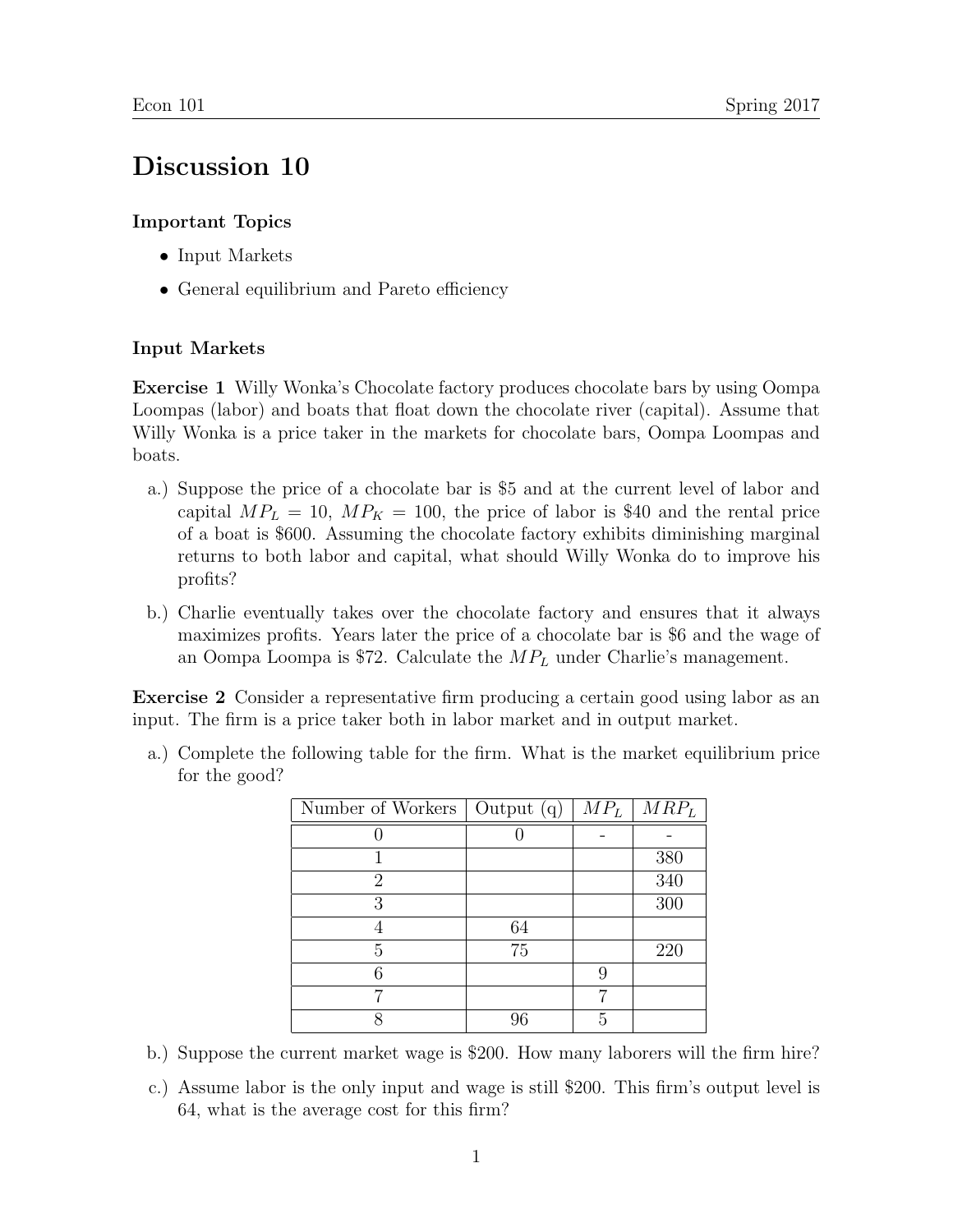d.) Suppose the market wage falls by \$65. How many workers will the firm hire now?

Exercise 3 Consider the retail gasoline market, which is perfectly competitive. Market demand and supply for gasoline are represented by the following:

> Supply:  $P = 0.2Q$ Demand:  $P = 400 - 0.2Q$

P is the price of gasoline and Q is gallons of gasoline. There are 100 identical firms in the market. Each gas station hires workers in a perfectly competitive labor market. The supply and demand for labor are represented by:

Supply: 
$$
W = 0.03L
$$

\nDemand:  $W = 50 - 0.02L$ 

W is the price of labor (wage) and L is the quantity of workers.

- a.) How many workers will be hired by each firm in equilibrium?
- b.) What is the market equilibrium wage?
- c.) What is the market equilibrium price of gasoline?
- d.) Calculate the marginal product of labor for each firm.

Exercise 4 Suppose Dr. Wells own a running machine company called "STAR". He hires technicians (called "Cisco", capital) and normal workers (called "Barry", labor) to produce treadmills. The marginal product of "Cisco" is  $MP_K = 30 + 3L$  and marginal product of "Barry" is  $MP_L = 20 - L$ .

- a.) In equilibrium, wage of "Cisco" is three times as much as wage of "Barry". How many "Barry" workers will be hired?
- b.) When the number of "Barry" workers increases, what happens to MPK? Increase or decrease? What is the relationship between these two inputs?
- c.) If the wage of "Cisco" increase, does Dr. Wells hire more "Barry" workers? Or fewer "Barry" workers? Why? [Hint: Consider both "Output effect" and "factor substitution effect"!]

## Pareto Efficiency Questions

Exercise 5 Hurley and Leonard pool their money to buy a lottery ticket and manage to win one million dollars. Which of the following is a Pareto efficient division of the winnings, assuming Hurley and Leonard both want as much money as possible?

- a.) Hurley and Leonard split the money fifty-fifty.
- b.) Hurley gets all the money and Leonard gets nothing.